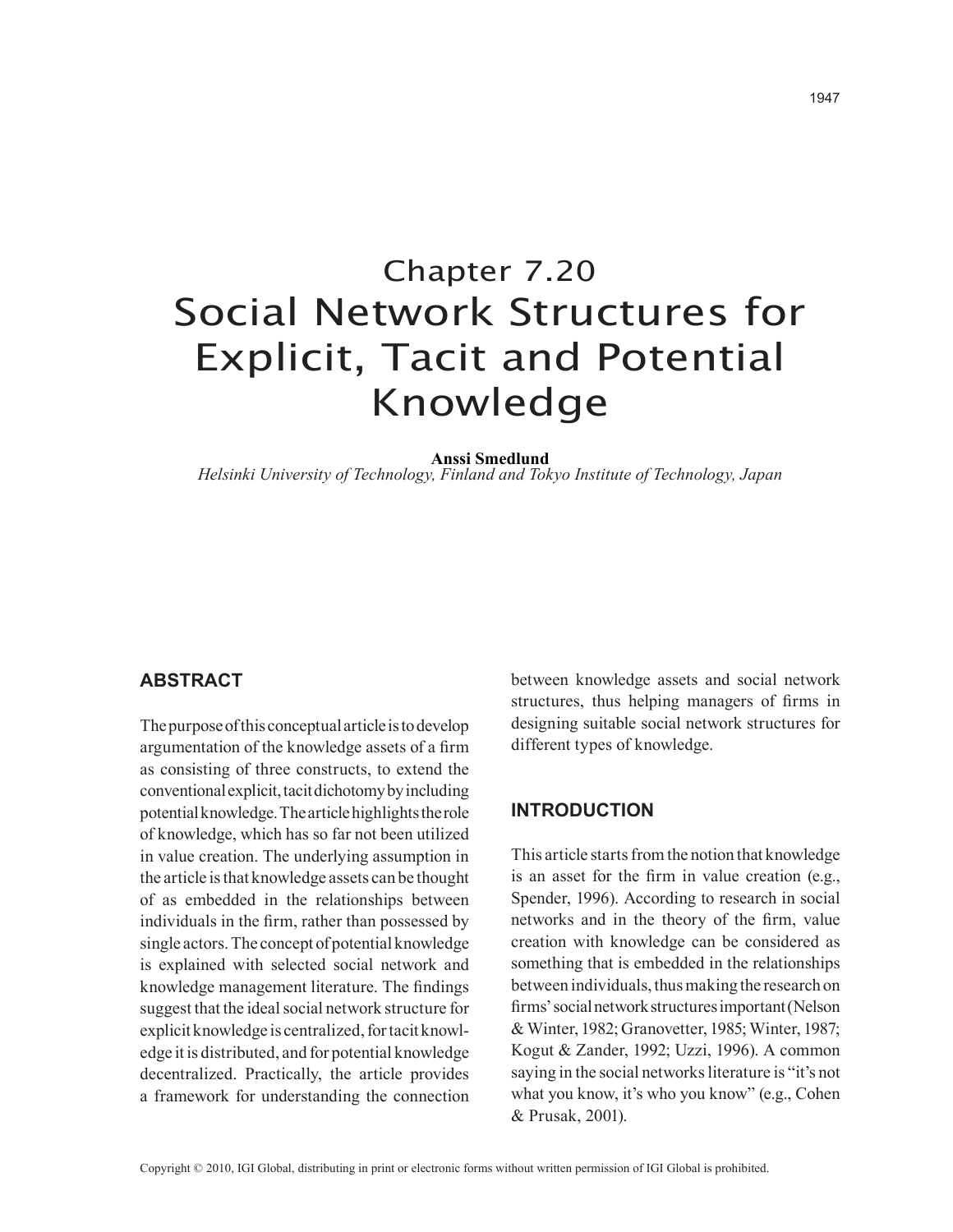The main message of this article is that there are fundamentally different types of knowledge assets that produce value with fundamentally different types of social network structures. Based on a short overview of knowledge management literature, an idea is proposed that there are three types of knowledge assetsin a firm: explicit, tacit and potential, as well as corresponding three ideal types of social network structures: centralized, distributed and decentralized. The general purpose of this article is to develop convincing arguments to show that knowledge should be described with three constructs, to extend the conventional dichotomous view of knowledge. This line of thought makes it possible to start thinking of unrealized, not yet implemented, knowledge as a strategic asset, in addition to the knowledge assets already utilized by the firm.

The dichotomous view of knowledge as either explicit or tacit has been dominant in the theory of knowledge management after Nonaka and Takeuchi (1995) introduced their model of knowledge creation, the so-called SECI model. It has been claimed, however, that although the SECI model is excellent in describing a process after the initial idea has been developed for a new innovation, it does not necessarily explain the time before clarifying the idea (Engeström, 1999). One possible explanation for this is that the constructs of explicit and tacit knowledge alone are not sufficient to explain the varying nature of knowledge, and how knowledge should be utilized in the very early phases of innovation processes.

This article elaborates arguments about a third knowledge construct, potential knowledge. Potential knowledge is first explained through theory, and illustrated with social network structures. Potential knowledge is defined as a *knowledge asset either in codified or experience-based form that has not yet been utilized in value creation*.

A so-called Coleman-Burt debate on ideal social network structure appears in the social networks literature. This debate is about whether the most optimal network should be structurally sparse and decentralized (Burt, 1992; 2004) or dense and distributed (Coleman, 1988; Uzzi, 1996). There are empirical suggestions towards solving this debate, arguing that the optimal network structure is a combination of sparseness and density, including network ties among the actors that enable both closure and reach simultaneously (Uzzi&Spiro, 2005;Baum, vanLiere,&Rowley, 2007; Schilling & Phelps, 2007).

As a result of this theoretical article, it is suggested that the type of knowledge asset—explicit, tacit or potential—is a contingency for the social network structure. It is suggested that there is no one ideal social network structure. Instead, the social network structure of a firm includes a centralized structure for explicit knowledge, a distributed structure for tacit knowledge, and a decentralized structure for potential knowledge. All the types of knowledge and the corresponding social network structures are needed, and individuals can belong to many types of networks simultaneously.

Besides categories of knowledge, another approach to the concept is to consider knowledge as a continuum. There, knowledge is never purely either tacit or explicit, but a combination of both (e.g., Jasimuddin, Klein, & Connell, 2005). Following this line of thought, knowledge that is utilized in the creation of value can be thought to include all three types, with the weighting of the different types changing from one situation to another. The role of potential knowledge is essential in the early phases of the innovation process, whereas tacit knowledge is important in the development phases, and explicit knowledge in the commercialization phases(c.f., Nonaka&Takeuchi, 1995).Based on the knowledge continuum insight, it is proposed in the discussion section that the weights of the different knowledge types, and also the social network structures are different in the idea, development and commercialization phases of the innovation process. Implications for managers are presented and further research issues suggested in the concluding section.